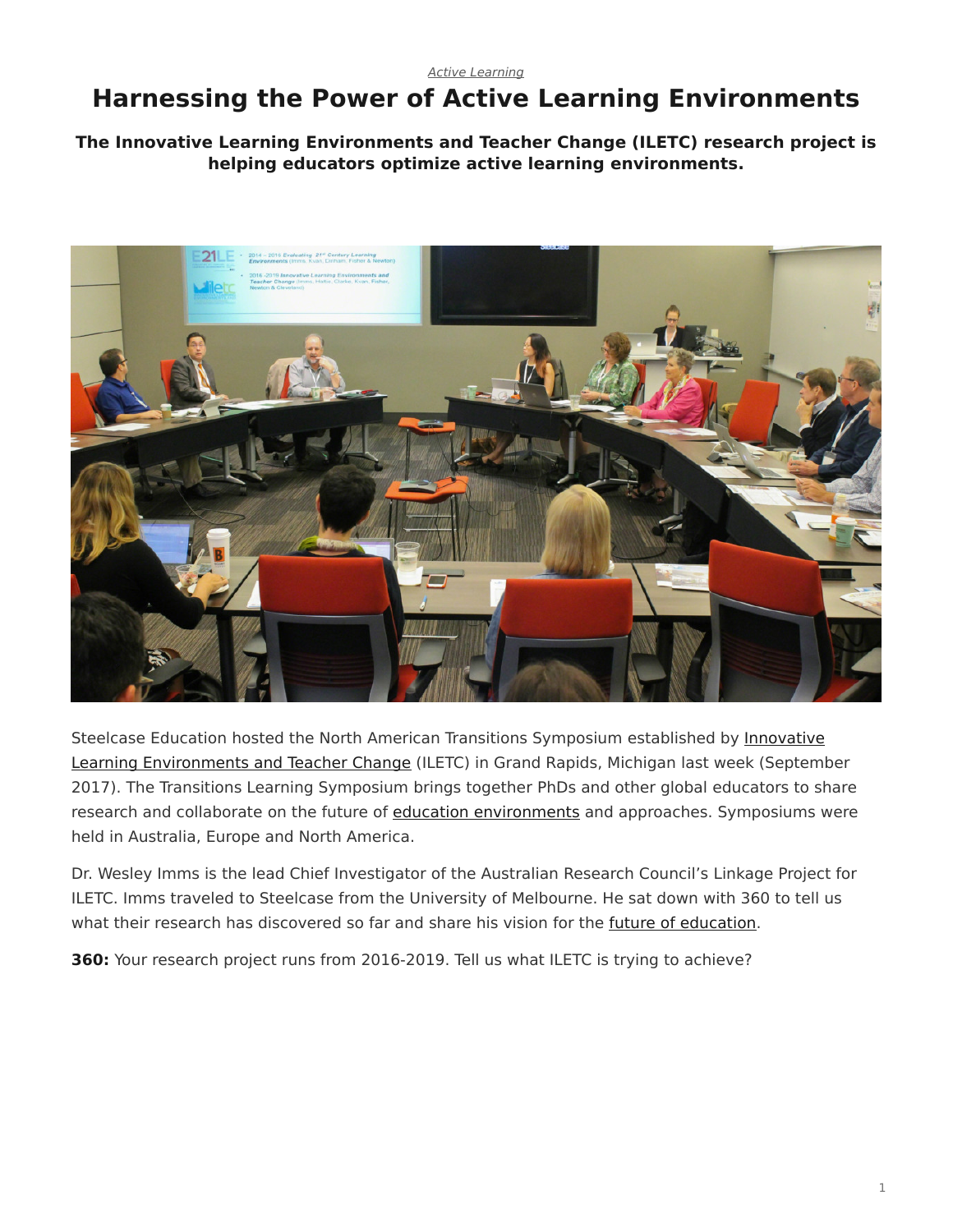**Wesley:** We've discovered the importance of spatial design and have reconstructed classrooms to be innovative and active, but evidence says teachers are continuing to teach the way they taught in traditional classrooms. We are trying to effect a change in that, however getting teachers to change is a challenge. Teachers respond to evidence, so our project is about getting good evidence that elicits a change in practice.

**360:** What is the ILETC trying to convince administration and teachers through the evidence collected in this research project?

**Wesley:** The essence of the problem is extraordinary amounts of money have been invested in what we call innovative learning environments, and now we're looking at how to get teachers to use these wonderfully designed classrooms as they were intended. What was the point in building something that is innovative and flexible if the same practices are happening within? Why didn't we just put ordinary classrooms in? It goes beyond just proof of concept, but effecting change in what teachers are doing.

**360:** What makes you passionate about the field of education and the ILETC research project?

**Wesley:** I've always wanted to be a teacher. I love teaching. Underlying that is a really firm belief that the aesthetic environment in which we live, work and play has an impact on the way we feel and the way we act. So, why do we have boring looking schools? Why do we have uncomfortable classrooms? The aesthetic part of our existence is critical and this applies to learning environments as well.

# **The aesthetic environment in which we live, work and play has an impact on the way we feel and the way we act.**

**360:** Tell us about the Transitions events that brought you here to Steelcase in Grand Rapids. How is taking the project outside of Australia and into different parts of the world an important step in your research process?

**Wesley:** We took the Transitions symposium to Europe and North America to obtain a global perspective, to avoid duplicate research and to establish a network. We've had nothing but positive support. Someone at the London symposium said this is the most important research being done in education globally. We can have the best research happening in the world, but if we're not connecting with each other, it gets lost and fragmentized.

**360:** Based on the research you've seen so far, what are you learning? Is education evolving in the right direction?

**Wesley:** One of our surveys showed three-quarters of Australian teachers stand at the front of the class and teach in a traditional way. While there is a need for direct instruction and teacher-led pedagogy, kids need a range of teaching and learning approaches to succeed. These innovative spaces provide that opportunity and many teachers still aren't using them to educate across a range of styles.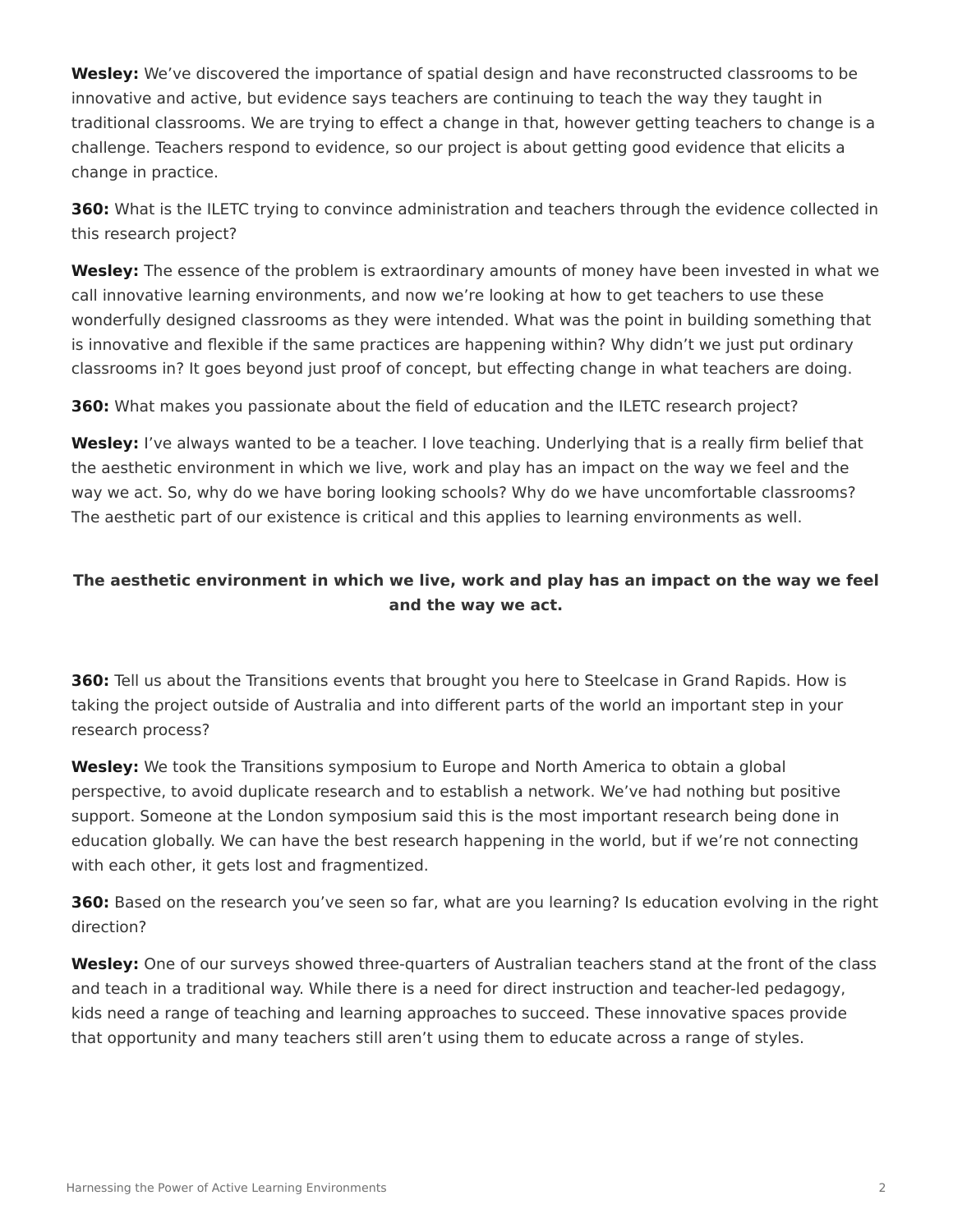On the bright side, there's an extraordinarily strong correlation between the one-quarter of teachers who use innovative, active learning approaches and those who are in these active learning environments. For the most part, in Australia, we have resolved poorly designed classrooms with innovative environments. Now, we're moving into the whole nuance about teachers' actions. Education is a really complex area, but the one thing that all educators agree on internationally is that changes in student learning outcomes come from the quality of teaching they receive.

**360:** What does the process look like for transforming education? What is the trajectory of steps that must be taken to elicit an educational change?

Wesley: We have to get away from thinking only educators can fix educational problems. We need to step out of our academic bubbles and engage other industries and sectors. If we're not learning from each other it's our fault, it's poor communication.

For example, Steelcase is constantly producing research on ways to design furniture and learning spaces to improve students' learning. This is critical insight for our project. We have 15 partner organizations in the project from different industries including Steelcase. It just makes the research richer. This is the way it's going to have to happen in the future, research will have to be interdisciplinary with collaboration between industries.

**360:** Do you see an interplay between education and the work environment? How do you feel about industry telling schools what kinds of graduates they need?

**Wesley:** We are in an era where the type of people who are in the workforce need to have a way of thinking that's different from what schools traditionally taught. Non-thinking and repetitive jobs are dropping away. People are hired for critical thinking, communication, collaboration and creativity. I would argue that schools should no longer train the graduate you want, but teach people how to learn. If you have that, you have somebody who can do anything.

**360:** How do you see educational institutions evolving over the next five or 10 years?

**Wesley:** There will be greater diversification and flexibility in the delivery of knowledge. Students will work at home as much as they work at the school, they'll self-select workshops and do project-based learning.

# **Schools will be social environments like community learning spaces and teaching areas will become secondary to that.**

Time tables are going to be another revolution in education. The idea that kids go to school at nine, go home at four, and move classroom to classroom in 30 minute time blocks— I can almost guarantee in 20 years time we're going to laugh at that. That's where we're heading, but the spatial design side I think is the trigger.

**360:** Why do you say that spatial design is the trigger?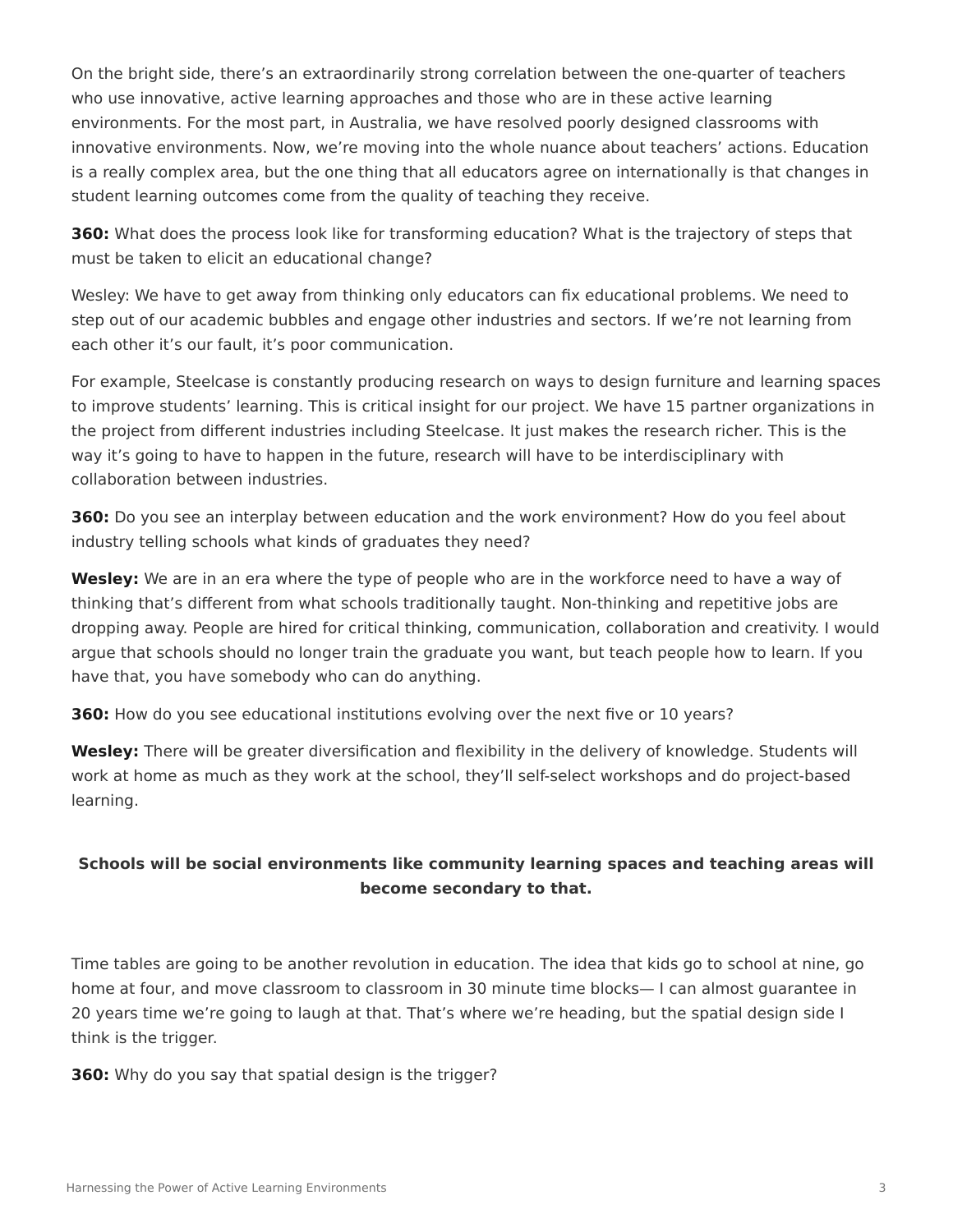**Wesley:** There's a debate about whether space is a catalyst for change or an agent for change. A catalyst for change means simply by providing a space, you automatically change the way people behave in the space. It isn't true. In those spaces, we still see traditional teaching and learning models. However, the space as an agent for change philosophy argues we must provide spaces and teach people to use them for collaborative learning and critical thinking. When a teacher stops teaching from the front, divides the room into groups, let's the kids move around and interact, they have used the space as an agent for changing the way kids learn.

### **The space as an agent for change philosophy argues we must provide spaces and teach people to use them for collaborative learning and critical thinking.**

#### **360:** What do you see as the future of learning environments?

**Wesley:** I think the pathway we're treading down is accurate. Intentionally designed innovative learning spaces, unique flexible furniture like Steelcase provides, acoustic treatments, advanced telecommunications — the practices within those environments is where the revolution's going to come.



Dr. Wesley Imms is the lead chief investigator of the Australian Research Council's Linkage Project for ILETC. He is also an associate professor in the Melbourne Graduate School of Education, head of Visual Art and Design Education and research domain coordinator for curriculum and teaching.



#### **[Tylee Bush](https://www.steelcase.com/research/articles/author/tbush1steelcase-com/) Brand Communications Intern**

Tylee Bush is a Brand Communications Intern at Steelcase. She contributes content as well as works on media coverage and brand management. Tylee is also a student at Grand Valley State University pursuing a Bachelors in Communication